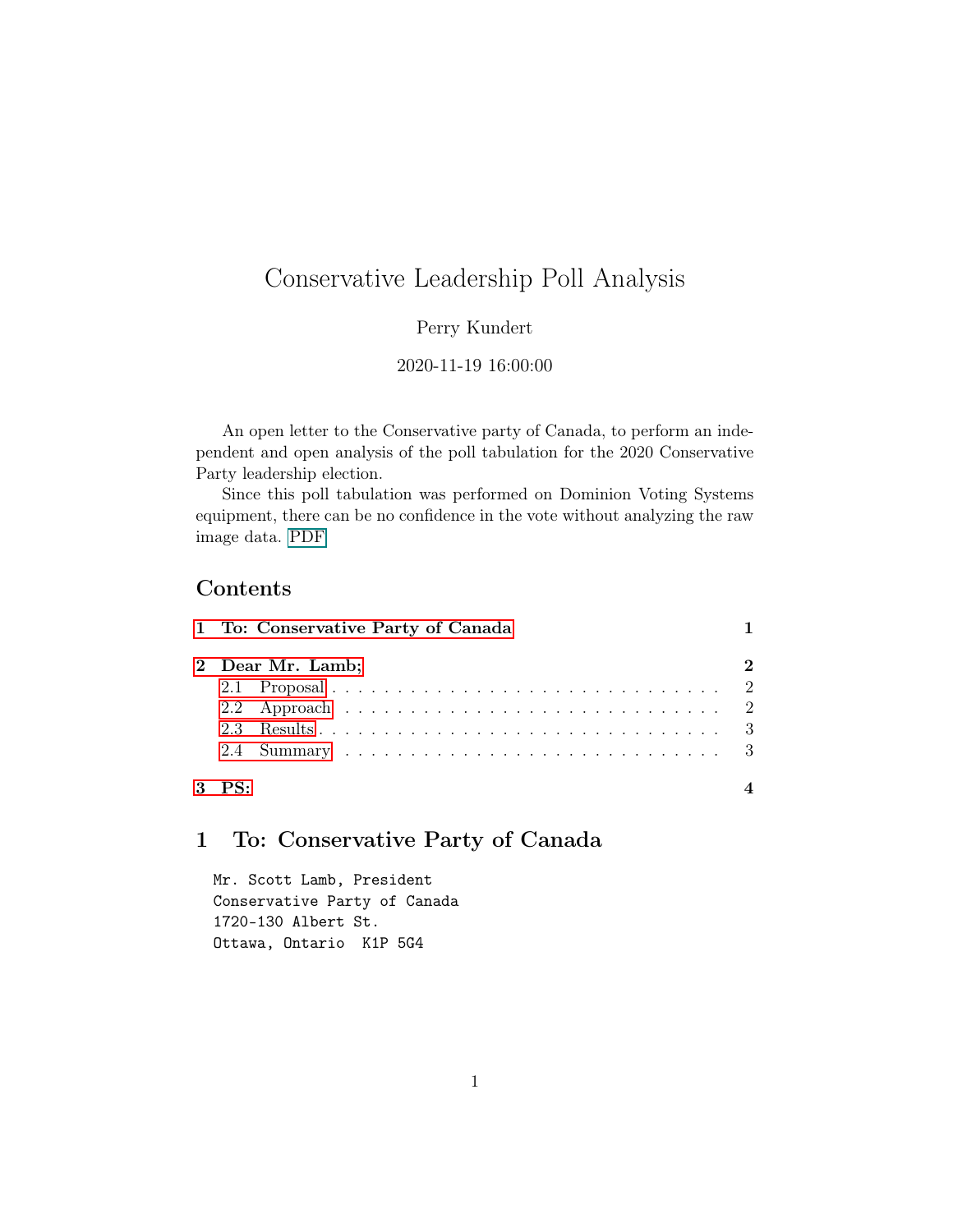## <span id="page-1-0"></span>2 Dear Mr. Lamb;

Recent evidence indicating the possibility of incorrect/fraudulent operation of Dominion Voting Systems tabulation equipment has surfaced in the 2020 US Presidential election. These systems were used in the recent 2020 Conservative leadership election.

In order to ensure that the results of the recent 2020 Conservative leadership election cannot be questioned, I hereby officially request access to the saved ballot images stored by the Dominion Voting Systems equipment used in the election.

#### <span id="page-1-1"></span>2.1 Proposal

I will develop and run an image analysis suite confirming the results tabulated by the Dominion Voting Systems equipment was correct. This package of software source-code, virtual machines and its input data sets will be made publicly available, and will be simple for anyone with some basic computer expertise to download, review and verify for correctness, and re-run on their own computer equipment.

#### <span id="page-1-2"></span>2.2 Approach

These raw ballot images are saved, by default, by the Dominion Voting Systems ballot tabulating machines. I can (if necessary) provide simple scripts to ensure that any identifying information is removed from the images before they are released.

By collecting the images from every ballot cast, and performing image analysis to extract the data, it is feasible to 1) re-tabulate and confirm the results of the election, and B) detect a number of potential fraud/error scenarios.

Unfortunately, the design and implementation of the Dominion Voting Systems equipment is fundamentally and deeply flawed. These flaws prevent any real cryptographically verifiable assurance that no alteration of the ballot image and/or miscalculation of the polling occurred after the instant the image was originally scanned. This one fact alone should have eliminated the use of Dominion Voting Systems equipment by the Conservative party, or any other Canadian organization, by the way.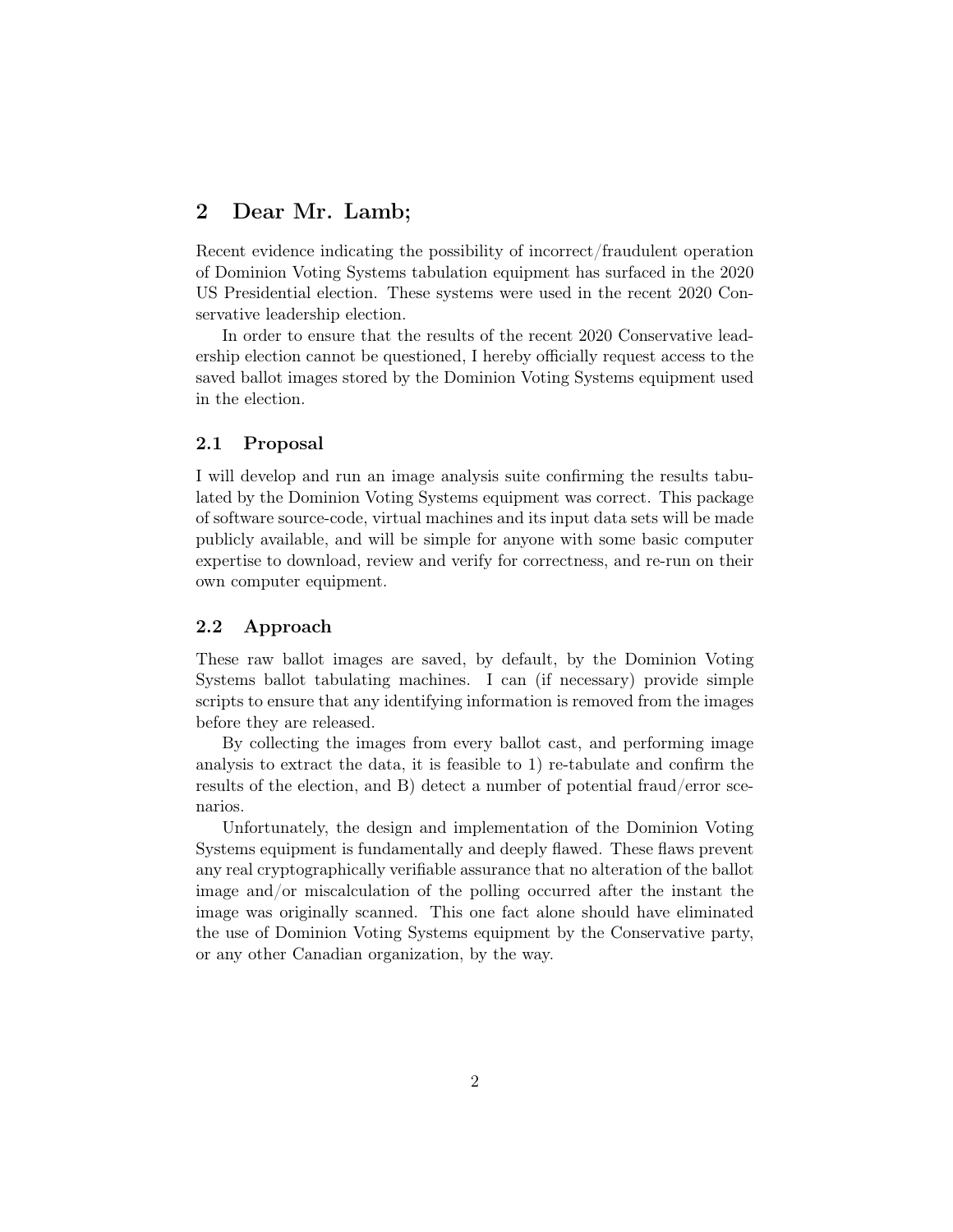#### <span id="page-2-0"></span>2.3 Results

Regardless of these impediments, the data that remains – the raw ballot images saved by the tabulators – can be analyzed to detect and eliminate a wide variety of remaining attacks. A non-exhaustive list is:

- 1. Ballot count confirmation. Every ballot presented must be accurately accounted for, whether it was counted or marked as spoiled. Claims of lost/stuffed ballots can be rejected.
- 2. Incorrect tabulation. Claims of algorithmic transfer of votes from one candidate to another can be tested and falsified.
- 3. Evidence of post-scan image modification can be detected, ensuring that no ballot image was scanned and then modified before tabulation.
	- Most images are stored using a compressing (lossy) image compressions scheme (eg. JPEG). Modification of such images usually result in characteristic changes in these compression artifacts around the location of modification (due to re-compression w/ a mixture of previously compressed data plus the newly placed, uncompressed image data).
	- Scanning of images is necessarily done at the resolution of the physical scanning equipment. High-frequency edges in the original image are "blurred" characteristically, making the original optics and digitization hardware identifiable. Later modification to such scanned images will occur digitally, and will have detectably different encoding of these high-frequency image components (eg. edges). This makes the modification of even losslessly-encoded (eg. PNG, TIFF) scanned images detectable.
- 4. Ballot stuffing. Ballots filled out by independent humans have identifiable features, while ballots marked by automated equipment – or even multiple ballots marked by the same person in a sequential procedure – can be identified, even if mixed in with hundreds of thousands of other ballots. Confirmation that the vast majority of ballots were independently marked by distinct individual voters can be attained.

#### <span id="page-2-1"></span>2.4 Summary

I hereby officially request access to the August 21, 2020 Conservative leadership election raw ballot image data (anonymized, if necessary), to confirm